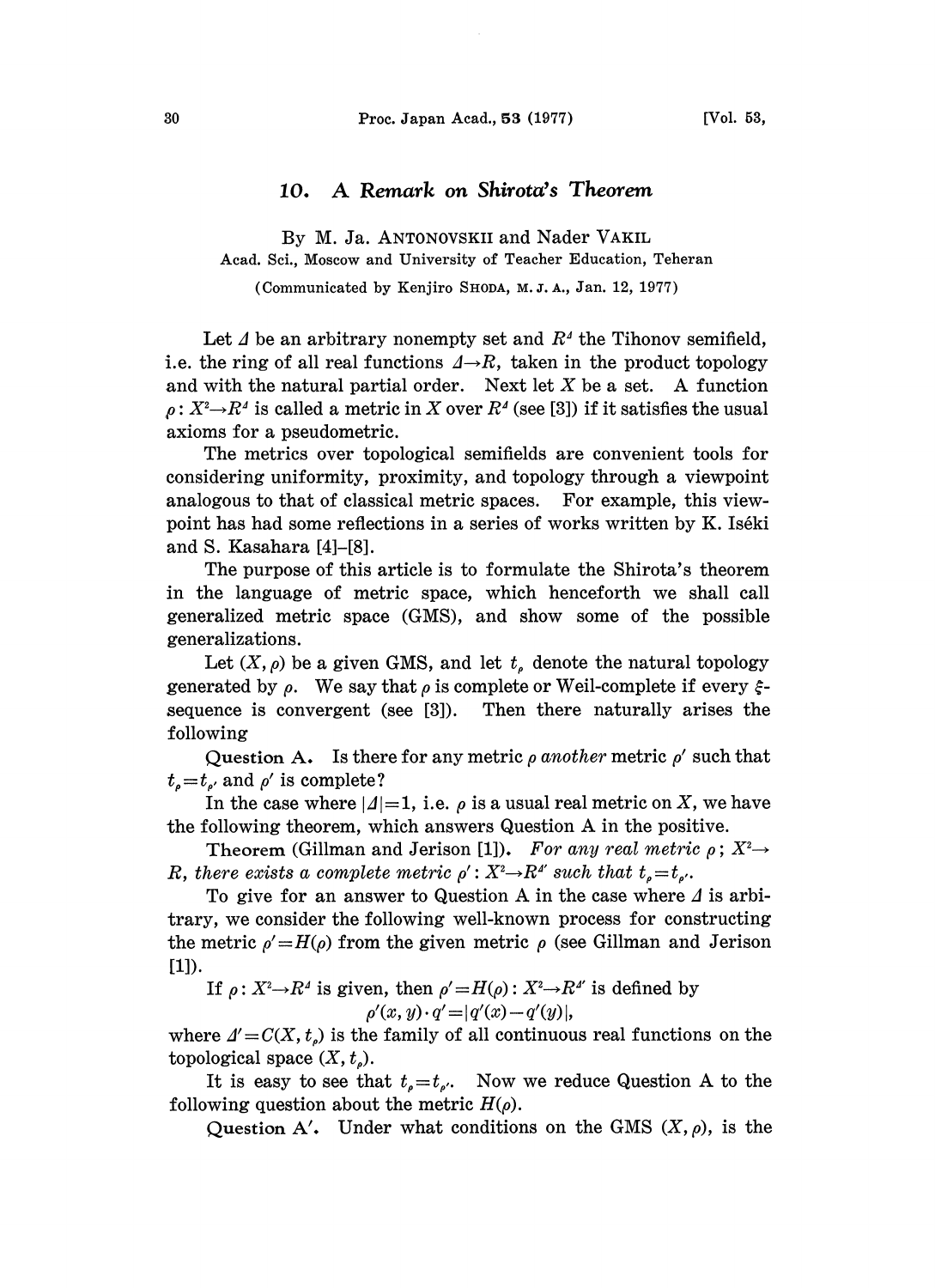metric  $H(\rho)$  complete?

The answer is given in the following proposition:

Proposition 1. If  $(X, \rho)$  is a subspace of  $R^4$  and it is complete with respect to the standard metric  $\rho(x, y) = |x-y|$ , then  $H(\rho)$  is complete.

It is interesting to note the following.

Proposition 1' (see [1]). If X,  $Y \subset \mathbb{R}^4$  are two closed sets, then they are homeomorphic if they are isometric in the metric  $H(\rho)$  (even if X and Y are not isometric in the metric of  $R<sup>4</sup>$ .

Proposition 2 (Mackey [9]). Let X be an arbitrary set and

$$
\rho(x,y) = \begin{cases} 1, & x \neq y \\ 0, & x = y, \end{cases}
$$

then  $H(\rho)$  is complete if and only if  $|X|$  is nonmeasurable.

Proposition 3 (Shirota, cf. [1]). Let  $(X, \rho)$  be a complete GMS (completely regular). Then  $H(\rho)$  is complete if and only if for every discrete subspace M of  $(X, \rho)$ , the metric  $H(\rho)$  is complete.

Remark. M. Kleiber and N. Pervin [2] showed that if in the definition of GMS (cf. [3]) we omit the axiom of symmetry so that the axioms for the function  $\rho : X^2 \rightarrow R^4$  become

1)  $\rho(x, y) \geq 0$  for all x, y in X,

2)  $\rho(x, x) = 0$  for all x in X,

3)  $\rho(x, y) + \rho(y, z) \ge \rho(x, z)$  for all  $x, y, z$  in X,

then it is possible to metrize arbitrary topological spaces (without any axiom of separation. Cf. Antonovskii and Koshevnikova [10]).

There is little hope that an analogue of Shirota's theorem should hold in generalized metric space  $(X, \rho)$  which satisfies the axioms 1)-3) above. But adding the following two axioms to the above three, we can obtain some interesting results.

4)  $\rho(x, y) > 0$  if  $x \neq y$ .

5) For any  $x \in X$  and any  $q \in \Delta$  there exists a  $q^* \in \Delta$  such that for arbitrary  $y, z \in X$  the inequality

$$
\rho(x,z)\cdot q^* + \rho(y,z)\cdot q^* \geqslant \rho(x,z)\cdot q
$$

holds (see [11], [12] and [13]).

Proposition 4 (cf. [11], [12] and [13]). A topological space is regular if and only if there exists a metric  $\rho$  which satisfies the axioms  $1) - 5$ ).

The axiom 5) gives a mapping  $\varphi_{\rho} : A \rightarrow A$  defined by  $\varphi_{\rho}(q) = q^*$ ,  $q^*$  $=q^*(q, x)$ . If  $\varphi$ , is the identity mapping, then  $\rho(x, y)=\rho(y, x)$  for all  $x, y$  in X. This is a characterization of completely regular spaces for which the Shirota's theorem holds.

Question A". Under what conditions on the mapping  $\varphi$ , the Shirota's theorem holds for regular spaces satisfying axioms 1)-5)?

Further possible generalization occurs by changing the notion of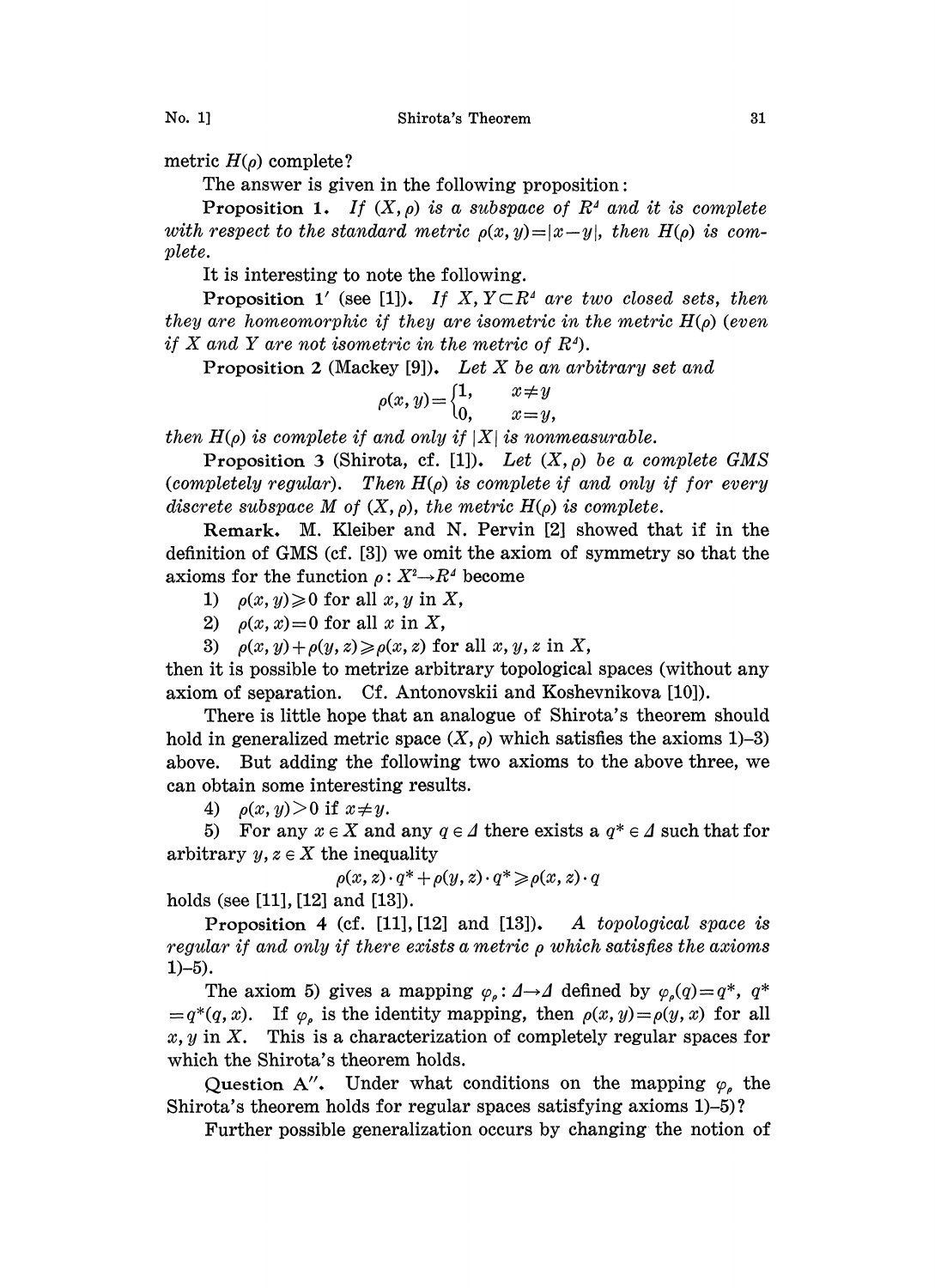completeness of the metric. And then the subject of investigation will be the question whether the Shirota's theorem will still hold for this generalization of the notion of completeness.

For example (see [3]), let  $\Delta$  be an arbitrary infinite set and let  $\Delta^*$ denote the set of all its finite subsets, which is ordered by inclusion. Let  $\psi: \Delta^* \setminus \Delta \rightarrow \Delta^*$  be a surjection which satisfies the following conditions:

(1)  $\psi(q^*) \leq q^*$  for any  $q^*$  in  $\Delta^* \backslash \Delta$ .

(2) For any  $q_1^*, q_2^*$  in  $\Delta^*$ , there exist an element  $q_3^*$  of  $\Delta^*$  and an <br>rer k such that  $\alpha^* > \alpha^*$  and  $\psi^k(\alpha^*) = \alpha^*$ integer k such that  $q^*_s > q^*_2$  and  $\psi^k(q^*_s) = q^*_1$ .<br>Now we define a new order relation

Now we define a new order relation  $\sum_{\psi}$  in  $\Lambda^* \setminus \Lambda$  as follows: The element  $q^{*'}$  is  $\psi$ -greater than the element  $q^*$  (or  $q^{*'}\rangle_{\psi}q^{*}$ ) if there exists an integer k such that  $\psi^k(q^{*}) = q^*$ ists an integer k such that  $\psi^k(q^{*\prime})=q^*$ .

A  $\Lambda^*$ -sequence  $\{x_{\sigma^*}\}\$  of the elements of the space  $(X, \rho, R^4)$  is called  $\psi$ -fundamental if for any  $\alpha \in R_+^4$  there exists an element  $q_0^* \in \Delta^*$  such<br>that  $\alpha^* > \alpha^*$  and  $\alpha^* > \alpha^*$  imply  $\alpha^* = \alpha^* > \alpha^*$ . that  $q_1^* >_{\psi} q_0^*$  and  $q_2^* >_{\psi} q_1^*$  imply  $\rho(x_{q_1^*}, x_{q_2^*}) \nless \alpha$ .

A point  $x_0 \in X$  is called the  $\psi$ -limit for a  $\Lambda^*$ -sequence  $\{x_{\sigma^*}\}$  if for any  $\alpha \in \mathbb{R}^4_+$  and any  $q_0^* \in \Delta^*$  there exists  $q^* > \mathcal{A}^*_0$  such that  $\rho(x_{q^*}, x_0) \ngeq \alpha$ .

The space  $(X, \rho, R^4)$  is  $\psi$ -complete (in the same metric  $\rho$ ) if for any  $\psi$ -fundamental sequence  $\{x_{q*}\}\$  there exists a  $\psi$ -limit.

Question A'''. Under what conditions on  $\psi$  does the  $\psi$ -completeness of the metric  $\rho$  imply the completeness of  $H(\rho)$  (or its  $\psi'$ -completeness) ?

## References

- [1] L. Gillman and M. Jerison: Rings of Continuous Functions. Van Nostrand (1960).
- [2] M. Kleiber and W. J. Pervin: Semifield metric spaces. Bull. Austral. Math. Soc., 1, 127-136 (1969).
- [3] M. Ja. Antonovskii, V. G. Boltjanskii, and T. A. Sarymsakov: A survey of the theory of topological semifields. Uspehi Mat. Nauk, 21, 185-218 (1966).
- [4] K. Iséki and S. Kasahara: On Hahn-Banach type extension theorem. Proc. Japan Acad., 41, 29-30 (1965).
- [5] K. Iséki: A new interpretation of Gottschalk's results on almost periodicity. Proc. Japan Acad., 41, 368-371 (1965).
- [6] : An approach to locally convex topological linear spaces. Proc. Japan Acad., 40, 818-820 (1964).
- [7] -- : On Banach's theorem on contraction mappings. Proc. Japan Acad., 41, 145-146 (1965).
- [8] ——: Implicit functions on locally convex topological linear spaces. Proc. Japan Acad., 41, 147-149 (1965).
- [9] G. W. Mackey: Equivalence of a problem in measure theory to a problem in the theory of vector lattices. Bull. Amer. Math. Soc., 50, 719-722 (1944).
- [10] M. Ja. Antonovskii and I. G. Koshevnikova: On the question semimetriza-